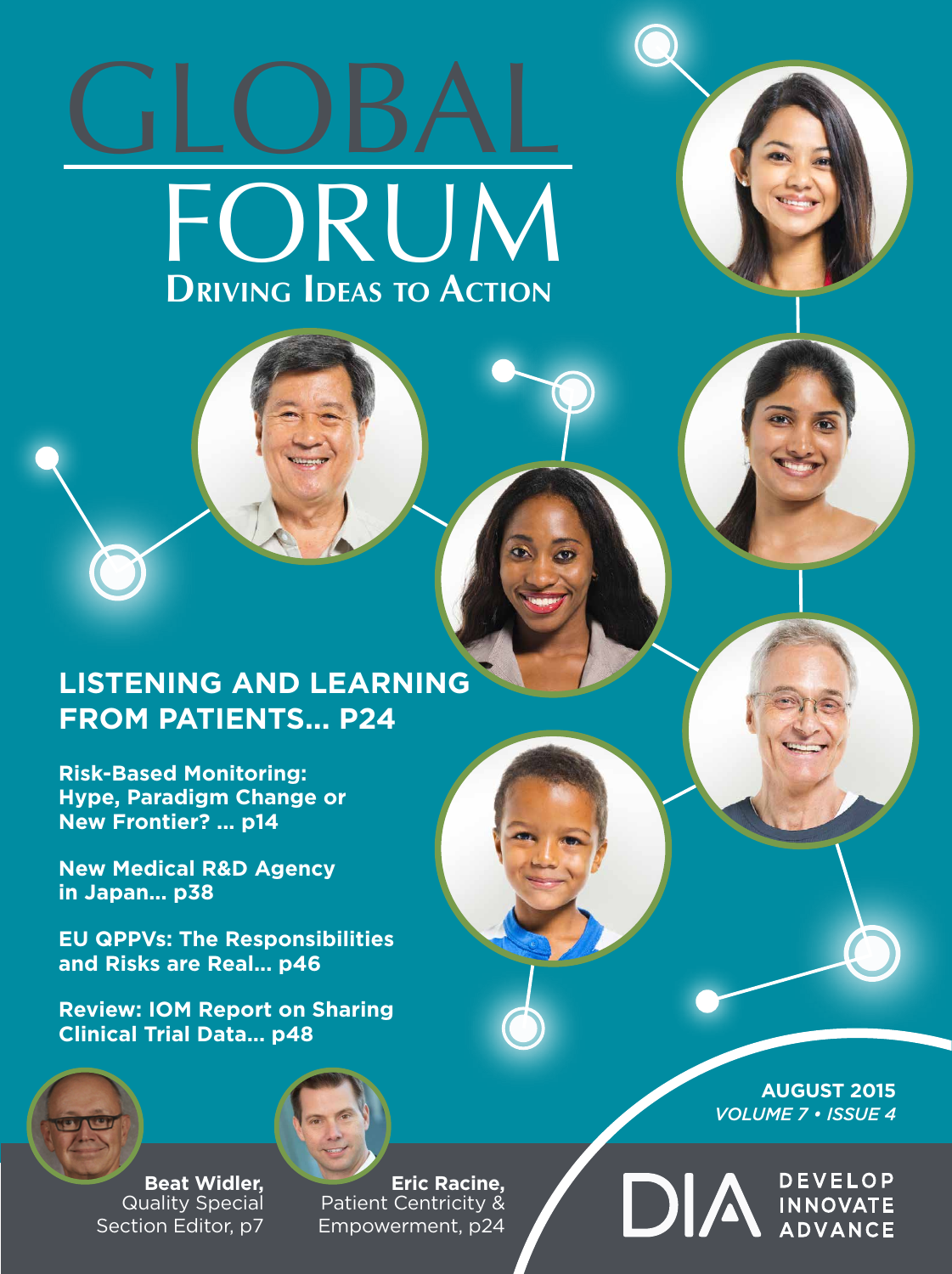#### *Global Forum* **Staff**

Judy Connors, Associate Director, Editorial Services

Chris Slawecki, Senior Copywriter

Jenny Kimbel, Senior Editorial Assistant

#### **Mission**

DIA *Global Forum* provides a multidisciplinary, neutral forum for communicating information related to drug development and life cycle management on a global basis. The *Global Forum* disseminates content that is relevant to members' professional experiences, including international industry and regulatory updates and news of the association and its programs. The magazine is circulated electronically six times a year as a benefit of DIA membership.

#### **Publishing and Subscription:**

DIA Global Center 21 Dupont Circle NW, Suite 300 Washington DC 20036 USA 1.202.601.8900

#### **Contact Information for Advertising:**

Amy Barnett Influence Media Director, Client Publishing Services DIA *Global Forum* 267.419.8735 The *Global Forum* (ISSN: 1944-1991) is a publication of the Drug Information Association.

#### Editorial Office:

Drug Information Association (DIA), 800 Enterprise Road, Suite 200, Horsham, PA 19044-3595, USA; phone - 215.442.6100; fax: 215.442.6199. Copyright © 2015, Drug Information Association.

The *Global Forum* (ISSN: 1944-1991) is produced six times a year, in February, April, June, August, October, and December. Back issues of most previously published issues are available online for members at www.diaglobal.org.

Design: Influence Media - 267.419.8734

DIA is a neutral organization that does not advocate for or against any issue. The views expressed by the individual authors or interviewees in the *Global Forum* are theirs and do not necessarily represent the views of the Drug Information Association.

#### **Publishing Information**

### **Contents** *Global Forum* | August 2015

- **Deputy Editor's Message 4**
- **President's Message 5**
- *Global Forum* **Editorial Board SPECIAL SECTION 6**
- **Why a Special Section about Quality? 7**
- **What is Quality? DIA Quality Working Group 8**
- **The Quality of Medical Information 10**
- **Risk-Based Monitoring: Hype, Paradigm Change or New Frontier? 14**
- **Quality Risk Management as a Survival Kit: From Idea to Implementation 17**
- **A p-Value is only as Good as the Data: Challenges when Endpoints are Based on Subjective Assessments YOU NEED TO KNOW 21**
- **Listening and Learning from Patients 24**
- **Australia Update: 32 Recommendations 32**
- **Canada Update: Vanessa's Law, Labeling Regulations, and New ICH Role 33**
- **China Update: Innovation and Convergence Will Propel Pharmaceutical R&D 35**
- **EU Update: Off-Label Use of Medicines; Legislative Framework for Devices 36**
- **India Update: Improving Regulatory Practices and Clinical Trials 37**
- **Japan Update: Roles & Responsibilities of New Medical R&D Agency (AMED) 38**
- **Middle East and Africa Update: Ebola Lessons Inform New Collaboration Paradigms 39**
- **United States Update: Elevating the Patient Voice: Leveraging Patients' Expertise to Advance Drug Development 40**

#### **CONNECT**

- **Have you Heard? DIA's Insightful Podcasts 42**
- **Patient Access to Medicines: European HTA Cooperation Must Evolve - An Industry View 44**
- **EU QPPVs: The Responsibilities and Risks are Real 46**
- **Review: IOM Report on Sharing Clinical Trial Data IN MY VIEW 48**
- **Viewpoint: Clinical Data Sharing Requires Culture Change 51**
- **Viewpoint: Clinical Data Sharing Matters to Patients 52**
- **Pediatric Medical Product Development:** *TIRS* **September 2015 53**
	- **CLOSING REFLECTIONS**
- **The Importance of Nomenclature Pharmacoverging/Pharmacovergence 54**

Basel, Switzerland | Beijing, China | Horsham, PA, USA | Mumbai, India | Tokyo, Japan



Discover new opportunities at **DIAglobal.org**

## INNOVATE. ADVANCE.

DIA volunteers, members, and staff provide a comprehensive catalogue of conferences, workshops, training courses, scientific publications and educational materials, throughout the year, all around the world.

CONTACT: Amy Barnett Director of Client Publishing Services abarnett@influencem.com 267-419-8735

solutions

#### DIA Solution Provider Webinars

Share your solutions with professionals from industry, regulatory agencies, academic research centers, government, and patient organizations, through DIA Solution Provider Webinars:

- You share timely and relevant content that benefits your customers and prospects
- DIA promotes, hosts, and records your webinar
- You generate leads from webinar attendees' opt-in contact information

### Spotlight Your Expertise and Content to DIA's Members and Stakeholders

Deliver content that Informs your customers and Advances your company mission and message.



#### DIA White Paper Library

Share your company's expertise in solving a particular problem or success in developing a specific new business practice, service, product, or technology through publishing a White Paper in DIA's online White Paper Library. DIA will preview and promote your White Paper in one of our member publications, deploy it in our White Paper Library, and provide you with lead retrieval data from your readers' opt-in contact information. White Papers subject to DIA review and approval.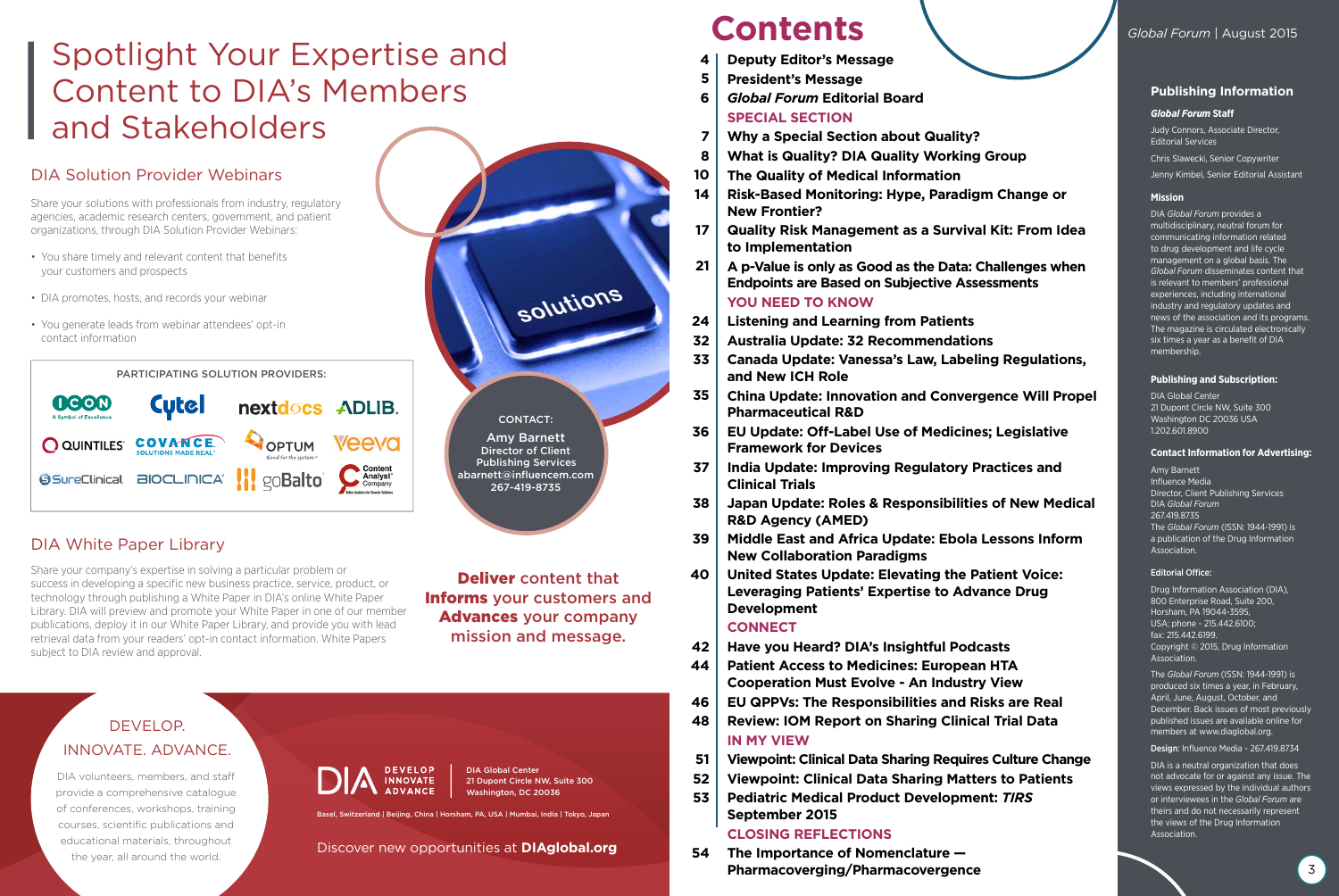

Research and development returns in the pharmaceutical industry have halved in the past ten years 1 , due to increasing trial complexity, regulatory scrutiny, and competition for patients and high quality sites. Efficient risk management has become more than advice today – it is part of the survival kit for a modern pharmaceutical company.

FDA's monitoring guideline (http://www.fda.gov/ downloads/Drugs/.../ Guidances/UCM269919. pdf) advises: "Monitoring should be tailored to your organization, the study protocol, and the product being tested" 2. This implies that the selection of monitoring methods should involve a thorough analysis of the study protocol, its execution, and the contributing parties, as well as the associated risks. Only after analysis of information Clinerion Ltd. **Switzerland** 

**Randy Ramin-Wright | Artem Andrianov, PhD** Managing Director Cyntegrity Germany GmbH

critical to the success and quality of the study is one prepared to define a Riskbased Monitoring (RbM) strategy that is commensurate with the study risk profile (See Figure 1).

Initially, GCP referred to RbM indirectly in §5.18.13, although the upcoming GCP E6R2 addendum (currently undergoing regulatory review)

puts stronger emphasis on this procedure. In accordance with the addendum, a sponsor should develop an approach to monitoring clinical trials which is systematic, prioritized, and **risk-based**. The addendum advises that **a combination of on-site and centralized monitoring activities is appropriate**. Additionally, it points out that **emerging advances in** 

### **QUALITY RISK MANAGEMENT AS A SURVIVAL KIT:** From Idea to Implementation Guide for Risk-Based Monitoring Technologies

Director of Quality Risk Management





## Comparison of the Traditional Monitoring

### **Figure 1:**  approach and RbM.

DIA Global Center 21 Dupont Circle NW, Suite 300 Washington, DC 20036

Basel, Switzerland | Beijing, China | Horsham, PA, USA | Mumbai, India | Tokyo, Japan

Discover new opportunities at **DIAglobal.org**



## **Diversify** your knowledge

#### **DIA/FDA Oligonucleotide-Based Therapeutic Conference 2015**

#### **SEPTEMBER 9-11** | WASHINGTON, DC

DIA and FDA have convened industry and health authorities to inform, educate, and share advancements in oligonucleotide-based therapeutic product development. This conference will continue to focus on dialogue between regulators and industry from CMC, nonclinical, clinical pharmacology, and clinical disciplines to address the developmental advances, safety, and challenges in the field of oligonucleotide-based therapeutics.

#### **Key Considerations for Biosimilar R&D Workshop**

#### **SEPTEMBER 14-15** | SHANGHAI, CHINA

 $\overline{a}$ 

 $\overline{a}$ 

 $\overline{a}$ 

This comprehensive, high-level training program will provide a hands-on learning experience to those seeking to understand how a biosimilar product is developed, regulated, and registered for global commercialization. It will also provide information on unresolved issues that may further complicate the successful integration of biosimilars into common therapeutic practice.

#### **Annual Joint DIA / EFGCP / EMA Better Medicines for Children Conference**

#### **OCTOBER 1-2** | LONDON, UK

Join key stakeholders in open discussion to overcome issues delaying children's access to innovative treatments. The participation by European and US regulators this conference enjoys each year, as well as the inclusion of the patient and health care professional perspective, provides a real 360-degree view of these concerns and developments, and a pathway to practical solutions for common issues. Learn, network, and share experience with your counterparts from other organizations in our neutral setting.

#### **12th Annual Meeting DIA Japan 2015**

*A New Horizon of Innovation in Medicine Development*

#### **NOVEMBER 15-17** | TOKYO, JAPAN

Medicine development means continuously generating and analyzing data on the benefits and risks of drugs, medical devices, regenerative medicines and other health care products, from development through postmarketing, to identify the value of these products to the patients they were designed to benefit. Join our conversations and help transform the conventional paradigm from company-centered to patient-centered medicine development.



#### GET INVOLVED

Submit an abstract today to be considered for a future DIA conference.

Visit DIAglobal.org/Abstracts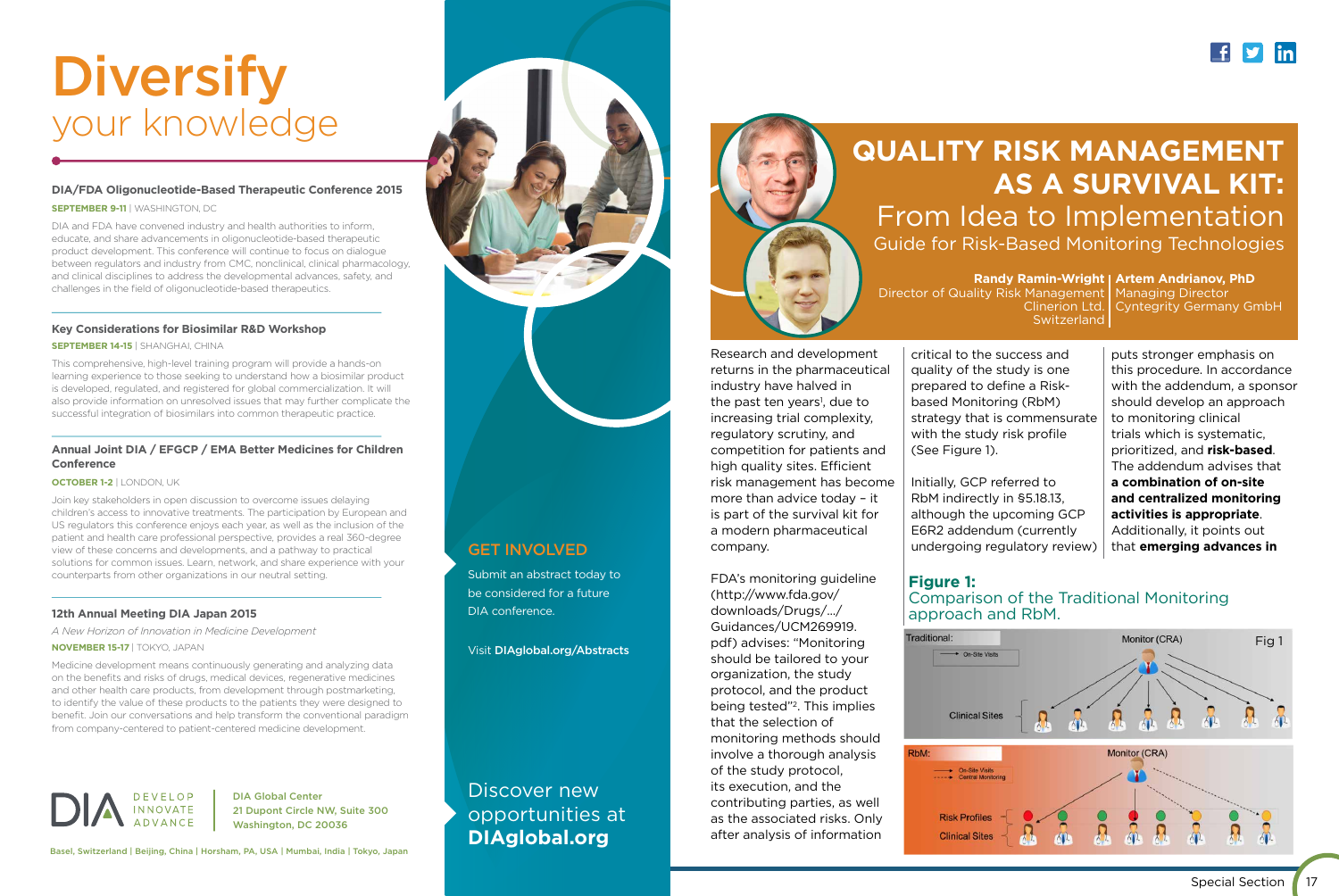#### **technology may facilitate the remote monitoring** of source data. This article will categorize available RbM technologies and how

they can support clinical

operations. **RbM Technology Can be Categorized by Different Factors:**

#### BY IT INFRASTRUCTURE: CLOUD-BASED VS. ON-SITE SOLUTIONS

- 1. **Cloud-Based:** Software as a Service (SaaS) approach makes RbM available via a web-portal. Organizations using these solutions do not need to take care of IT infrastructure.
- a. **Commodity Service:**  These systems use the commodity cloud solutions and share

resources with other services. Sometimes concerns about data security keep some companies from using this infrastructure.

- b. **Private Cloud:** Allocates a dedicated infrastructure for each customer so that computing resources and a higher level of stability and availability are assured. Data security is generally not a concern.
- 2. **On-Site Solutions:** These solutions are located on servers of consumers of the RbM solution. An important advantage of this solution is nearness of data sources and, as a result, high speed of data access.

Major influencing factors regarding IT infrastructure

#### BY ASSESSMENT **FREQUENCY**

are location of service, skill specialization, and scalability. Location strongly influences the price. As a result, cloud solutions are cost efficient. Traditionally, on-site solutions have been implemented but cloud-based solutions are now more in demand as they also provide high levels of service but at significantly lower cost and more flexibility than traditional internal IT departments can generally provide.

#### BY DATA SOURCING

- 1. Risk Detection
- 2. Issue Management
- 3. Risk Mitigation Process
- 4. Predictive Analytics, **Heuristics**

Data sourcing capabilities of RbM technology can differ by its data sources (e.g., EDC, CTMS) and by its data acquisition method (push vs. pull). Most of today's RbM solutions focus on EDC because EDC can deliver many risk-relevant parameters (e.g., the number of enrolled patients, visit schedules, etc.). Some technology providers consolidate data sources in a data warehouse (data gets stored at one central location), while others apply an elastic network approach enabling configurable data source interfaces, where networks crawl different clinical recording systems and capture risk-relevant information.

The risk assessment frequency is an important criterion. Some solutions offer quarterly assessments, while others conduct periodic automatic or semi-automatic assessments. The advantage of the first approach is that the assessment may be done deeper with preliminary data cleaning and preparation. In the latter, the RbM operator can observe the development of risk dynamics (speed and direction).

#### BY RISK AREAS





- 1. Basic Risk Areas (Patient Safety, Site Performance, Data Quality, Fraud Detection)
- 2. Protocol-specific Risk Areas (Protocol Compliance)
- 3. Therapy-specific Risk Areas (ECG, Spirometry, Imaging, ePro)
- 4. Resource Availability
- 5. Vendor Oversight

Choice of technology should be driven by requirements and risk tolerance. For larger trials with extensive requirements, a solution with a broad set of features and predictive analytics is suitable. A cloud solution with an

elastic network is usually well suited for smaller trials.

#### BY FUNCTIONS

Each solution differs in the provided feature set (see Figure 2). Risk detection, risk dashboards and reporting, issue management, and risk mitigation process, are among the most universal features. More advanced solutions provide predictive analytics and heuristics to identify residual risks.

#### **About the Authors**

*Artem Andrianov, PhD, serves as Managing Director for Cyntegrity Germany GmbH. He combines verified skills in management and leading international teams (China, Germany, India, the US, and elsewhere) with vast experience in developing software for the pharmaceutical industry, and has been responsible for numerous successful software projects in clinical data quality oversight. After graduating as a software engineer, Dr. Andrianov earned his PhD in Mathematical Methods and Software Complexes, and his Executive Master of Business Administration from Cass Business School (City University of London, UK).*



*Randy Ramin-Wright is* 

*Director of Quality Risk Management at Clinerion in Basel Switzerland and is responsible for the global business development of the clinical quality risk management products. He has more than twenty years experience in consulting, risk management, and implementing information management systems. He is a strategic ally and an active member of the Alliance for Clinical Research Excellence and Safety (ACRES), where he promotes the establishment of standardized clinical quality risk management services.*